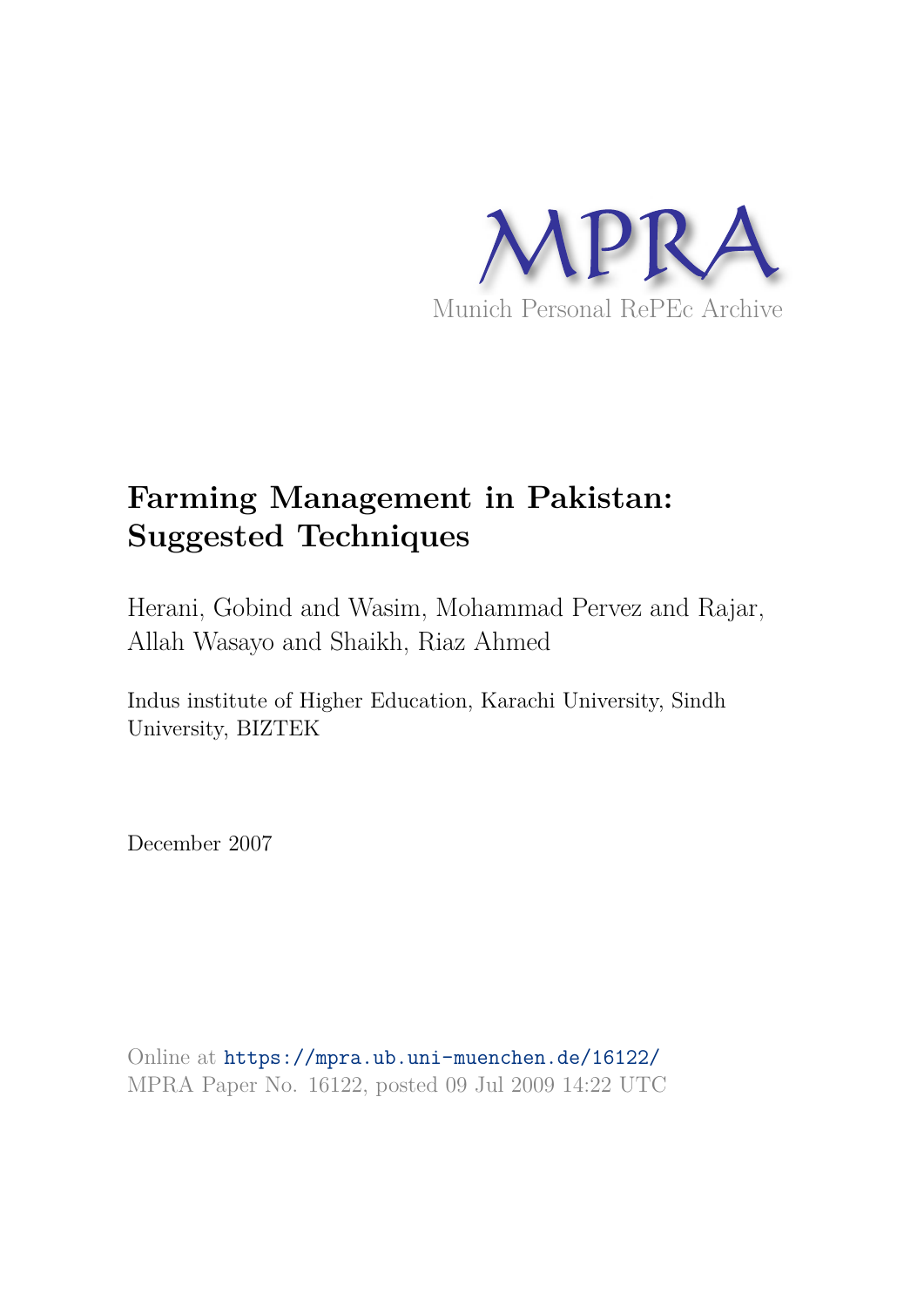# **FARMING MANAGEMENT IN PAKISTAN: SUGGESTED TECHNIQUES Gobind M. Herani\* , Mohammad Pervez Wasim\*\* , Allah Wasayo Rajar\*\*\*** and Riaz Ahmed Shaikh<sup>\*\*</sup>

**Abstract:** *In this paper an attempt has been made to identify types of farming in deserted district Tharparkar, Pakistan and suggest the techniques for improvement. Study reveals that in Tharparkar farming is of three types: rainfed agriculture (crops), livestock and use of rangeland (no-crops). Situation of rain-fed agriculture is very bad because of fluctuation in amount of rainfall year to year. Livestock is sustainable source of income generation and use of rangeland is also beneficial. Following techniques needs for its improvement: forecast of rain, quality of seed, methods of cultivation, financial support, market, electricity, export program, storage facilities, NGOs support, water facilities, awareness of education, roads, gas, cultivation of Kandi plant, and other indigenous and exotic plants, village organization, time to time research, reform of a farmland, rearing of livestock of better quality, and conservation of rangeland. The study concludes that livestock will be first level sustainable source of income; rangeland second and farmland third if suggested techniques are applied.* 

**JEL: Classification:** J24; J43; O13; Q12; Q15; Q16

**Keywords:** Farming, Rain-Fed, Livestock, Rangeland, Vegetation and Sustainable

# **BACKGROUND**

-

Agriculture has been given very much importance since time immemorial all over world even in developed countries. It is very important in developing countries, where level of mechanization in agriculture is very low. In developed countries owing to high level of farm mechanization the agriculture contributes much production.

The agriculture is the backbone of Pakistan; it contributes 21.3 percent in GDP of Pakistan in year 2005-2006. Pakistan's livestock activities accounted for

\*\*\*\* Dr. Riaz Ahmed Shaikh is Associate Professor and Registrar at Institute of Business  $\&$ Technology (BIZTEK), Karachi-Pakistan

Acknowledgments: Authors would like to thank the Editor and anonymous referees for their comments and insights in improving the draft copy of this article.

<sup>\*</sup> Dr. Gobind M. Herani is Senior Research Fellow at Indus Institute of Higher Education (IIHE), Plot. # ST-2D, Block-17, Gulshan-e-Iqbal, Karachi, Pakistan, *E-mail:*drgobind@hotmail.com

<sup>\*\*</sup> Mr. Mohammad Pervez Wasim is Staff Economist at Applied Economics Research Centre, University of Karachi, Karachi-Pakistan

<sup>\*\*\*</sup> Prof. Allah Wasayo Rajar is Prof. of Economics at University of Sindh, Jamshoro-Pakistan. Email:rajar\_wasayo@yahoo.com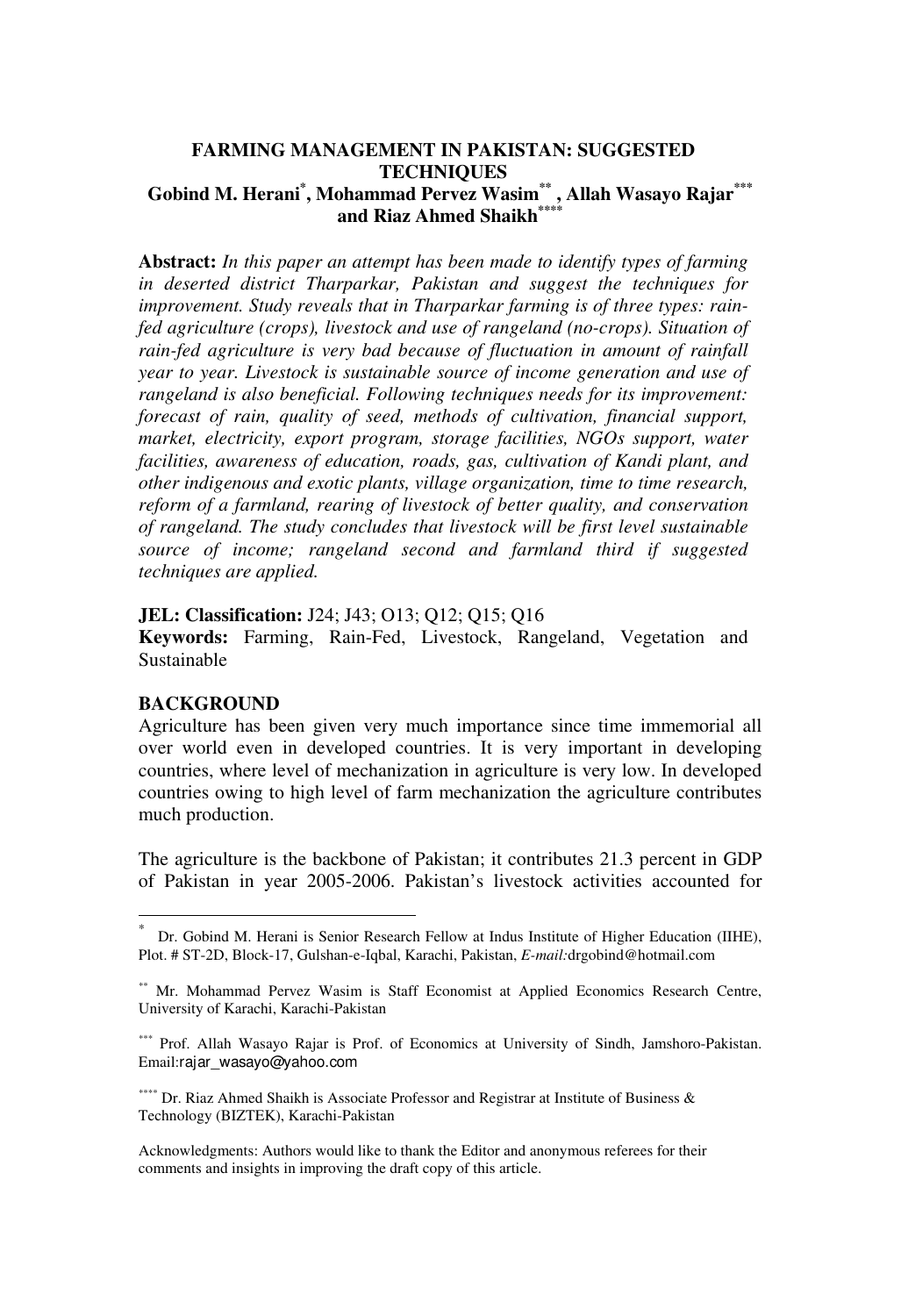about 36 percent of the total value of agricultural output and about 9.0 percent of the GDP in the country during the year 1999-2000 (ES 2001). In the year 2005- 2006 livestock sector contributes almost 50 percent to the value addition in the agriculture sector, and almost 11 percent to Pakistan's GDP, which is higher than the contribution made by the crop sector (47.4%) in agriculture and 10.3% in GDP) (ES 2006:22).

Third World countries largely depend on the ability of the rural poor to increase their disposable incomes. It is estimated that some 55 percent of all the world's cattle are found in the tropics of the Third world as are 60 percent of the world's buffaloes (mainly in Asia). In countries like Pakistan, 40 to 60 percent of all goods taken to market are transported by animals including camels, donkeys, buffaloes and oxen. In predominantly agricultural countries like Pakistan especially Tharparkar, livestock is an insurance against harvest failures and a source of easily cashable investment capital (Wasim 2007).

Livestock of Tharparkar has more than 22 percentage of share of whole province's livestock (Wasim 2007). Indeed, crop and livestock activities are, to a great extent, interdependent upon each other for their functioning within the farm sector. The latter provides inputs like farmyard manure (IFYM) and draught power for the crop sector and, in turn uses fodder, crop products and residues.

Tharparkar desert is disadvantaged district of Sindh Province (Pakistan). According to census 1998 it covers 2000 square kilometers area with population of one million. Its' main source of income is livestock, but people like agriculture too and it fails due to droughts falling every alternate year; so farming is done as a lottery. Farmland and rangeland are the open meadows for animal grazing. This meadow helps the farmers supplying the fodder in drought conditions at very low level. Rangeland is going to be destroyed due to cutting trees for fuel purpose and not knowing the importance of it. Old cultural and traditional measures for crops cultivation and livestock rearing; and present physical, social, economical and infrastructure changes have made Thar disadvantaged too. It is evident that there are wide gaps in the coverage of key pro-poor services, such as, primary education, prevention of health care and village electrification (Herani, Rajar and Khaskheli 2007).

There is need to stop cultivation and same land can be used for non-crops wherever it depends fully on rain. Non-crops (natural vegetation) need less care, no investment and labor work. In case of no product, at least it does not waste the time and invested money. Actually it contributes production in kinds; if one gets the fruit of it then each and every observer will replicate it. Some areas of Thar at present are more suitable for livestock like Muhrano and Vat, because of natural vegetable. In Vat area water is at low depth can be pulled out easily and can be used for crops, and somewhere people do it. All the landowners of Vat areas can do it.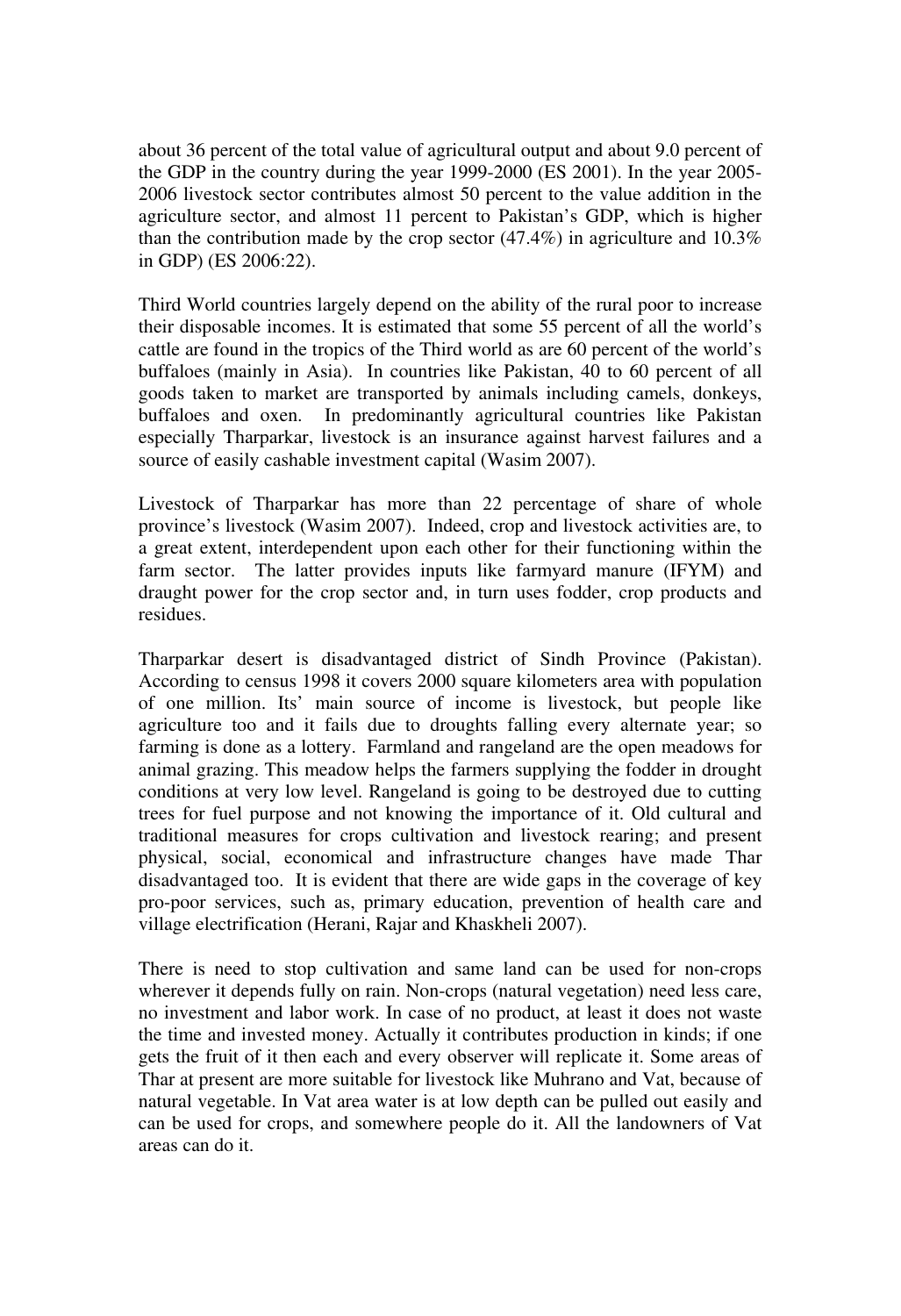There is a need of physical and institutional infrastructure development to create a more equitable relationship between the market economy and the Tharis. During the last two censuses the importance of livestock in Sindh is increasing as compared to other provinces (Wasim 2007). Livestock population of Sindh, increased more percentage wise, in NWFP and Balochistan. We have chosen the agriculture of Tharparkar-Sindh mainly, because of the reasons:

- i) Tharparkar-Sindh is almost dependent on agricultural, especially on livestock farming. The productivity of most of the livestock of district is higher as compared to average of all the districts of Sindh.
- ii) Tharparkar is the biggest belt of desert and its economy depends upon the livestock as compared to whole Pakistan too, because of rain-fed agriculture. Since majority of the small and medium farmers are poor therefore they kept their own livestock for draught power and milk purposes. It is the insurance against the harvest failure and source of easily cashable investment capital. Due to smallholdings both they can neither use machinery nor afford it and they have natural resources of fodder in the free meadows of Tharparkar except the monsoon season.
- iii) Livestock population is round about more than 22 percent of whole Sindh and needs more attention of researchers to evaluate it. Agriculture dependent families are 81 percent in Tharparkar. (Herani 2002:253; ES 2006)
- iv) In spite of the important role of livestock in agriculture especially Tharparkar, it has not yet received adequate attention in economic planning of Thar district.

v) It seeks to stimulate the thinking of professional scientists and owners of farmland and livestock in the rural areas of Thar with a view to increase the farming of crops, livestock and its alternates, and the support provided by this resource to people's livelihood.

Main objective of the study is thus to identify the Types of Farming and suggest the Techniques for the improvement. Data was collected to achieve the result of this study. For the collection of data, there were two types of references and source, primary and secondary. The methods for conducting inquiries, in order to collect primary data of farming can be of three types: case study method, statistical method, and sample survey method. This study is based upon the random samples survey method and collected data was tabulated in tables and analyzed for the defined purpose covering the period 1988-2002 and it is taken from Herani (2002). To update the paper to 2007 informal interviews were managed from Tharis and information was collected for better results. In this paper we don't use the data rather in the light of coclusions drwan from that we suggest some Techniques for the improvement of farming, and we end this study with Concluding Remarks .

# **TYPES OF FARMING**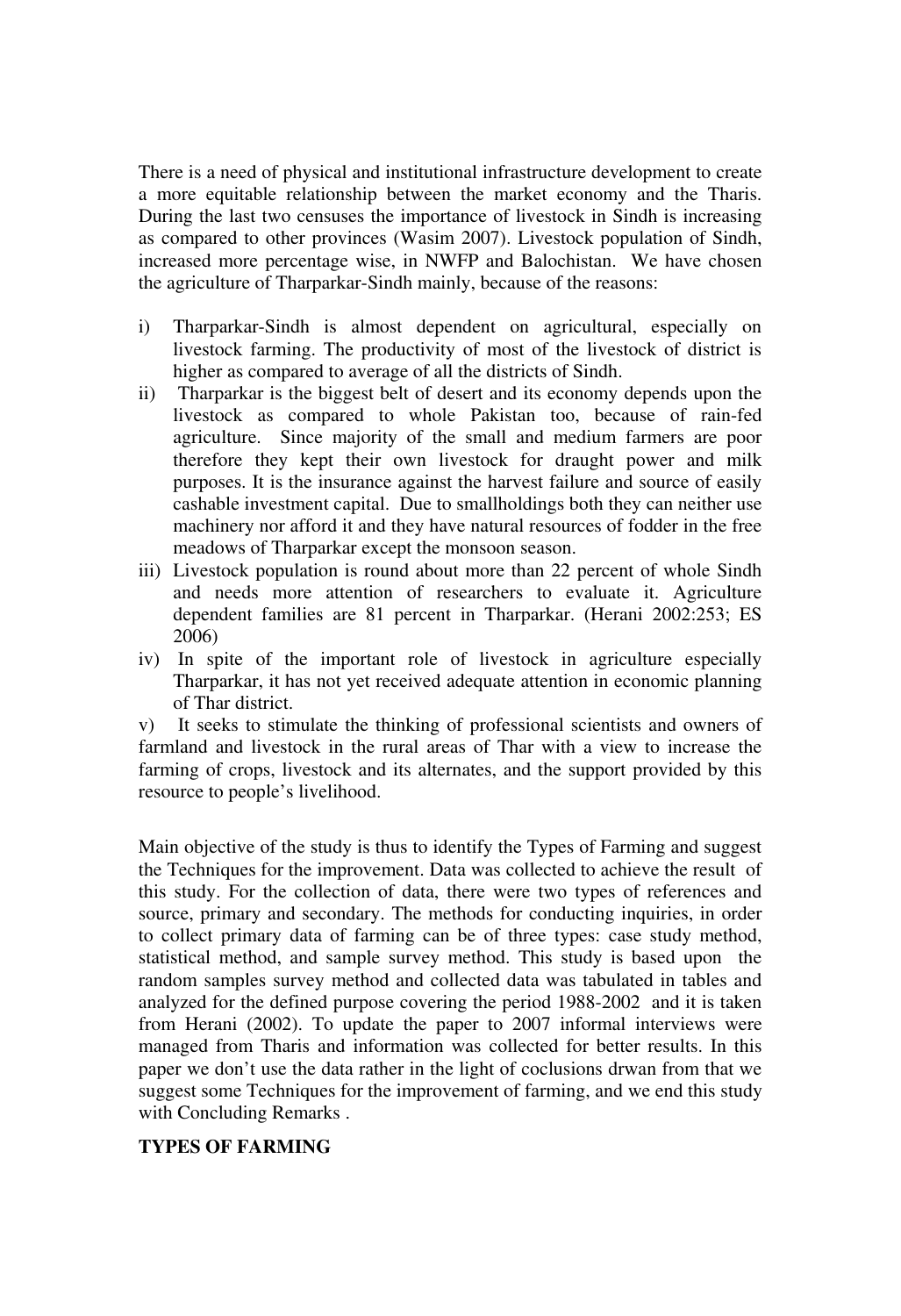By the opinions of participants recorded from 1771 participants of Tharparkar which are given in chapter seven of Ph.D thesis of Herani (2002), we come to know that there are three types of farming. (i) cultivated (crops) , (ii) uncultivated (non-crops) (iii) livestock rearing.

#### **Cultivated Crops**

 $(i)$ . Farmlands<sup>1</sup> are cultivated in the season of monsoon when it rains. Otherwise no crops are cultivated by other sources exept in some areas of Nagarparkar and little areas of Mithi district near to Naukot. Crops sowed in the farmand are called cultivated crops. As agriculture is rain-dependent and suffers from drought every alternate year. For improvement of this failure lot of suggestion are required concluded from the opnions of Tharis and researchers review from different sources.

# **(ii). Uncultivated (Non-Crops)**

It is concluded from the opinions of Thareis and personal experence that the rangland<sup>2</sup> is the also source of income and contributes some crops which are sowed in farmland like mellon, watermellon, meha (vegetable) and some wild fruits, like piloo and singri. It is the major source of fooder, fuel and vegetables. These are not sowed therefore are called non-crops or uncultivated crops and are harvested by Tharis. At the same time others trees are also used for the fodder in the season of monsoon and drought too. So this is the cheapest source of income but needs hardworking and further planning for betterment**.** 

#### **(iii). Livestock Rearing**

It is the draught power and insurance for Tharis in case of crops failure and is easily cashable in emergency. Related studies of Tharparkar (Herani 2002; Herani, Rajar and Khaskheli 2007; Rajar, Herani and Dhakan 2007; Herani, Rajar and Dhakan 2007; Hassan and Hardy 1993; Shaikh 1992) have also discussed about this at some extent. Keeping in view these studies and suggestion we do not go in details of it but we need detailed suggestion for the improvement of over all farming of Tharparkar. These suggestions are made in the following section.

# **TECHNIQUES**

Following measures should be accepted and adopted to overcome the difficulties and failure of agriculture.

#### **Forecasting of Rain**

Forecast arrangement should be done for rain, which would provide Tharis a surety about rain and they will be prepared for agriculture and no farmland will be left without agriculture. They will sow the farmland with full confidence and concentration and will get full production. Otherwise they would not do agriculture. This process will save their seeds, fodder, labor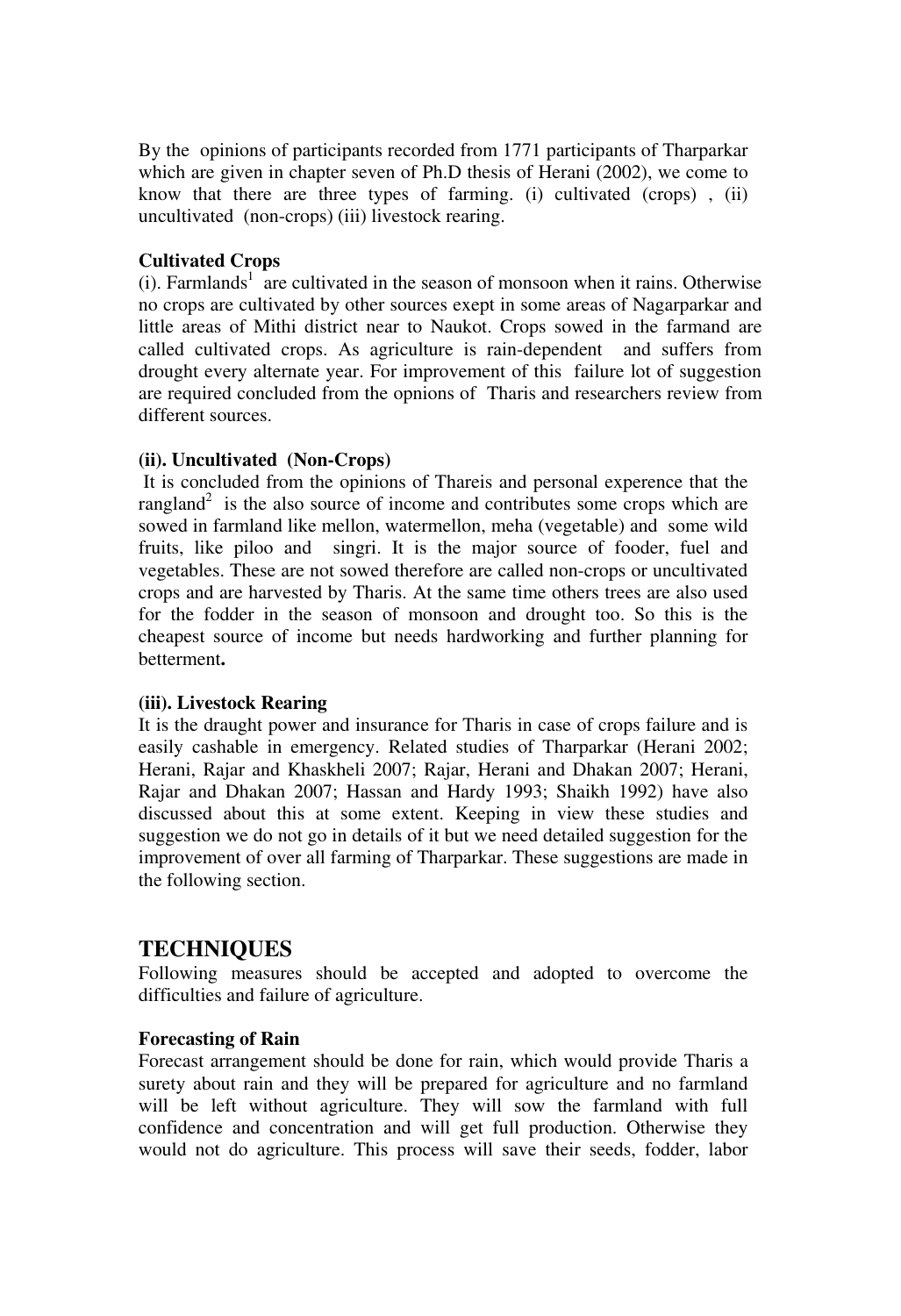force animal labor and money, which are expended during farming. This expenditure is about 50 percent of their income got from the crops including labor in cash and kind (Herani 2002:351). It is calculated simply as below. For the agriculture mostly all members remain engaged fully and some times partially. More than 120 days, People remain engaged in this work with average of 10-hour a day<sup>3</sup>. If days of labor are calculated with minimum wages along with expenditure done during farming and compare it with the income, then we will find it equal to selling price of total production. From above discussions we conclude that Tharis are not able to become prosperous because of failure of rain unless rain is forecasted.

In case of no rain they will do other job for income generating getting suitable earning. After passing time they will be able to find alternate and profitable work for them being skilled man. In the result they will try to improve quality of their production and quantity too and will become prosperous than before. From above discussion it is concluded that forecasting is important and all the other reasons are secondary for agriculture of Thar. Artificial rain needs more research and for precipitation purpose salt used should be part of fertilizer, which is helpful for germination, and growth of plants. If efforts are taken then in some areas of Nagarparkar and Vat (area near Runn of kuch) under ground water can be beneficial for agriculture<sup>4</sup>.

# **Quality of Seeds**

Impure and inferior quality of seeds is cause of low yield per acre. Little storage of seeds is damaged by insects and it is not procured for lack of money.<sup>5</sup> In this age of science and technology such type of seeds should be used, which are approved by re-searcher. Sindh Agriculture University Tando Jam can help in this matter by analyzing seeds to get more yield and low water or they ripen during one rain or two rains.

#### **Useful Ploughing Method**

Old traditional methods are in use in Thar, which take much time to cover, required area of farmland to be ploughed. Due to shortage of livestock which is used for ploughing land becomes wet and hard and becomes unable for ploughing leaving the land uncultivated. Tractors will prove better in future when every body will use it and by this practice difference of sowing date will be overcome.

#### **Financial Support**

Mostly agriculture and livestock is the main source of income. In the field of agriculture 89% of the families are working as farmers practically in the season of rain and 11 % are not taking interest in agriculture in which young generation is included (Herani 2002:353). Finance plays an important role in production as Tharis are poor and 80 percent are in debt (Herani 2002:264) and do not have lot of saving in cash enough for purchase the seeds and to use new varieties of seeds, which they want. They should be supported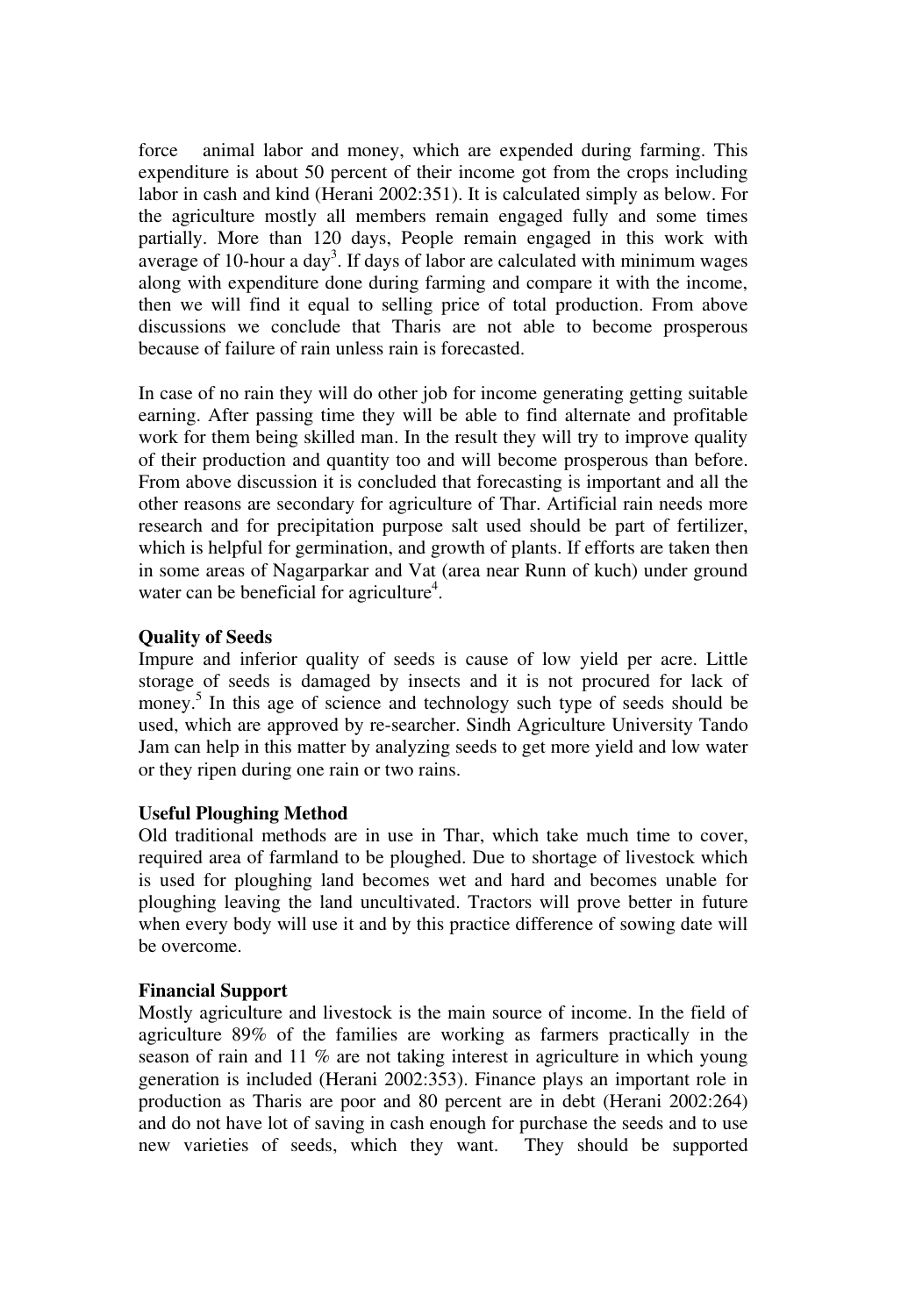financially, but only in kinds and at their doors for the safety of not selling these items at shop for other necessities. Giving seeds at door is the real finance for agriculture support and will be utilized in proper way up to 90 %. Finances supporting institutions should participate in this job. Proper training and motivation would be helpful for farmers.

#### **Availability of Market**

At this time there is no central market also in district head quarter. They are found in cities like Hyderabad and after that Karachi; and they are the big trade centers. Small markets are available in villages but they purchase the production at cheapest rates. There are medium scale shops at only in Taluka headquarters and in Tapa headquarters. This type of marketing creates problems to buy and to sell production etc., consuming very precious time.

Network of roads saves time and can be beneficial, and it is long-term plane; but immediately arrangement of shops at village level by giving micro-credits will be helpful. Therefore proper arrangement for marketing should be done. For this purpose there is also need of lot of knowledge concerned with those villages. After that shops should be opened. This is a very small factor and is difficult to do it at big scale. But if it is done then it is good. One medium size shop at each village should be opened. Finance should be done by shares of local indigenous organization with the help of supporting agency/NGO on the formula of network marketing and benefit should be divided according to shares.

#### **Supply of Electricity**

Electricity can be supplied to all over Thar; such a capacity is feasible in grid stations over there. It should be supplied in small villages as soon as possible, for the development of Thar it is helpful in preserving lot of dairy products and agriculture produce in long run, but at present time it is better for the better lifestyles, living standards and health purpose which are main targets of human beings on this planet.

Areas where depth of underground water is at low level can be pulled out. It will be helpful for agriculture at some extent and for potable water. The electricity is an important factor of Thar development. At this time speed of network is slow in comparison of roads. Water pulling and number of tubewells will increase with its introduction. Easily availability of water will save the time, which was being wasted already in collecting.

#### **Promotion in Export Programme**

Those commodities, which are exportable, should be recommended. By this practice production of that commodity will increase. There are some things which are non-cultivated but grow naturally are also suitable for export and need no regular rain. In this way Tharis will get foreign exchange.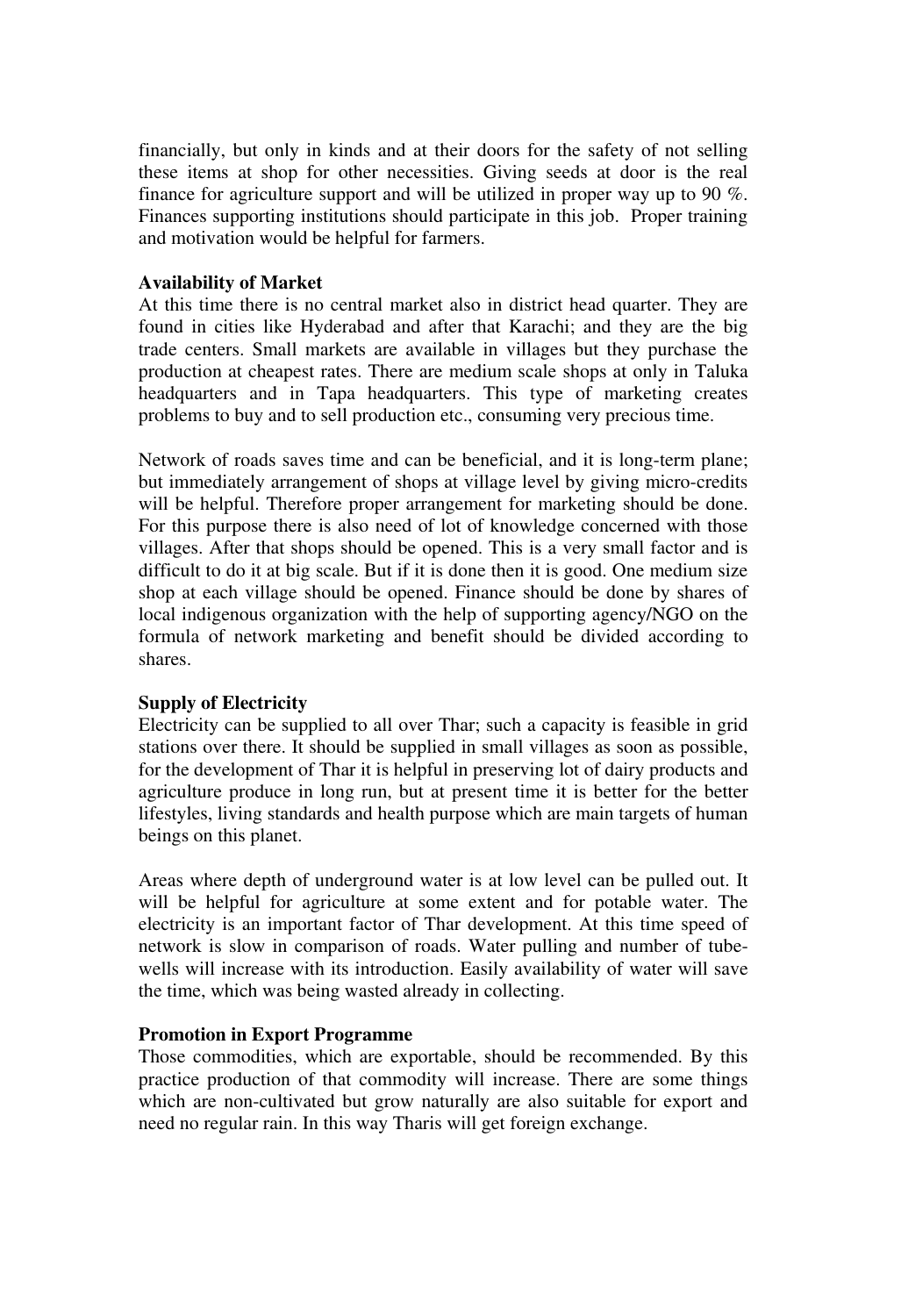#### **Storage Facilities**

Storing facilities are necessary for fodder and grain. People store grain at their villages in small quantity, because of non-availability of storage and they cannot store it for much time. Insects destroy it in the period of one year. Dry grasses collected after season is over, are stored by old methods and becomes wasted at the time of rains due to getting wet and destroyed. Fruits e.g. watermelon and melon also need cold storage facility for storing and preserving can be used for export and also in country too. Motivation workshop should be arranged at village level with the help of local leadership/organizations. These workshops should be repeated at intervals of one or two months to teach them: how, where and when things can be stored.

# **NGOs Support**

At this time some active NGOs are working in Thar for the welfare of Tharis. It is further expected that, their work should be spread all over Thar, with full concentration. It is observed that NGOs work in better ways. Some income generating sources should be arranged. Staff should be more educated and experienced concerned with the subject and creative minded persons are also needed in NGOs. In government jobs, people become careless due to service security, political pressure and tribes/caste system of Thar. That is why they may be irresponsible in comparison of NGOs.

#### **Water Facilities**

Thar is lacking water facilities. It depends upon underground water of wells. For Tharis water has great importance and SAZDA had installed tube-wells in so many villages, it is best practice, but due to not availability of electricity some of them were not in proper use. After the work of SAZDA which does not exist now, some active NGOs carried it on and with the help of villagers they started to install tube-wells, and this scheme is successful, people are getting benefits from it. People are also having sweet water for drinking purpose not for agriculture purpose. At last from above discussions we reach in conclusion that water is very important factor for the Tharis prosperity and it should be facilitated to Tharis. If under ground water is taken out by installing tube-wells, then it is enough for one hundred years for potable water, and at some extent for the fodder purpose, (Shaikh 1992). Since nineties till 2007 number of tube-wells is installed and riverine (River) water through pipeline is supplied from Naukot to Mithi and Kunri to Chachro. All these schemes are successfully working but more networks are needed to for the outreach.

#### **Education**

Educated and skilled man power is human capital and asset for the country. A well-educated, innovative and skilled population is foundation as well as goal of development. Forty to sixty percent growth rate in GDP can be attributed to investment in human capital and the increased productivity that results. Sustainable development can not occur in the absence of human resources.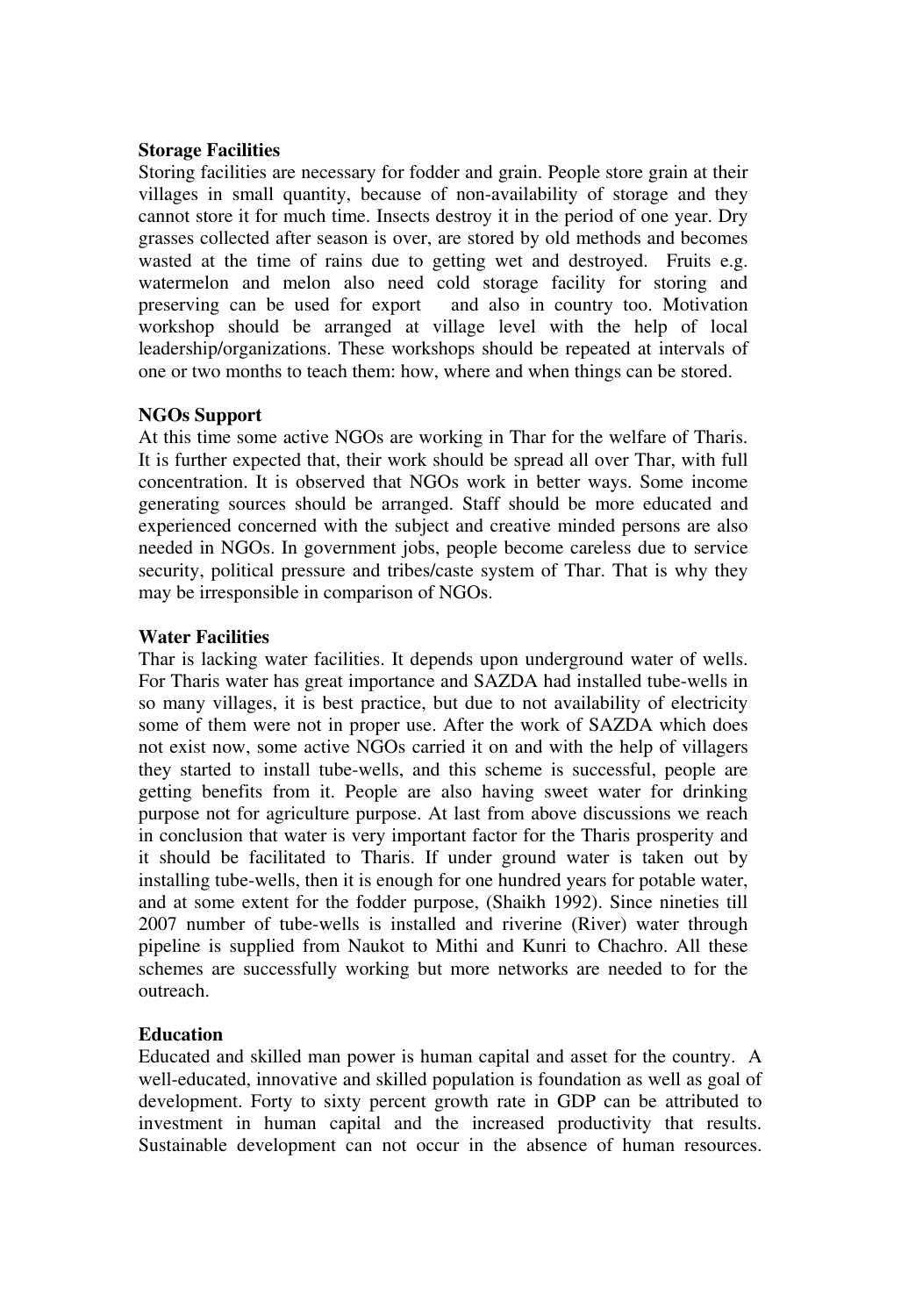Educated people will be help full for it, but at present there is no awareness among the educated and others for development, which should be over there. Unfortunately Tharis have got bad concept about education that there should be government job for educated. They lack awareness of it that education awakens the hidden abilities, and improves consciousness. At this time along with education there is a need of training of awareness of development and informal education through local organization. At present the literacy rate of Thar is at the bottom of the list of all districts of Sindh province.

#### **Roads**

Roads are necessary for development of Thar. They will help in marketing facilities. It will be easy to sell production and purchase things. Seventy percent problems will be solved by reaching roads in each village. Presently in the period of President Pervez Mushraf network of roads have improve at much extent and it is appreciable. It is also under construction so it may be given more attention to spread al over Thar at village level.

# **Supply of Gas**

In all over Thar people use wood for fuels, for cooking and other heating purpose. Number of trees is going to be cut because of heavy usage of fuel. Green trees and shrubs are prohibited to cut but people cut it and do not avoid. Village people use the wood for making house of straw and wood. This type of practice also reduces the greenery and lot of trees and shrubs go to be destroyed. It can be saved at some extent by altering the gas supply. When gas is available at cheapest rate then no body will use fuel of wood. This practice will increase the number of plant reducing the pollution saving a lot of money of environment department which try to plant more trees. At the same time these plants supply fodder and fruits which generate income. It will be helpful for increase of livestock.

#### **Cultivation of Khejdi (propos ginerasia) Plants**

It is very important plant of Thar, which is the rich source of vegetable and fodder for livestock. This plant requires less water of rain. It can remain without rain for many years giving fruits. Leaves are used for fodder for goats, sheep, and camels. Singri (pod) used for many purposes. Tharis boil Singri (pod) and after boiling make it dry for preservation. This dried pod is also used as dry vegetable for two years also. Improved process of it can be sold in cites. At first time to grow it and save, it is difficult, but it can be saved by saving its seedling for only one year in the shelter of trees, herbs, thorny plants, or saving it in any way, which is possible for them. It takes a lot of time to get ready for production. If once plants are able for production then till 100 years they can live alive for production

#### **Local/ Organization**

We find from every rural development program that local/indigenous/Village organization is must; with out it awareness is impossible or very slow. For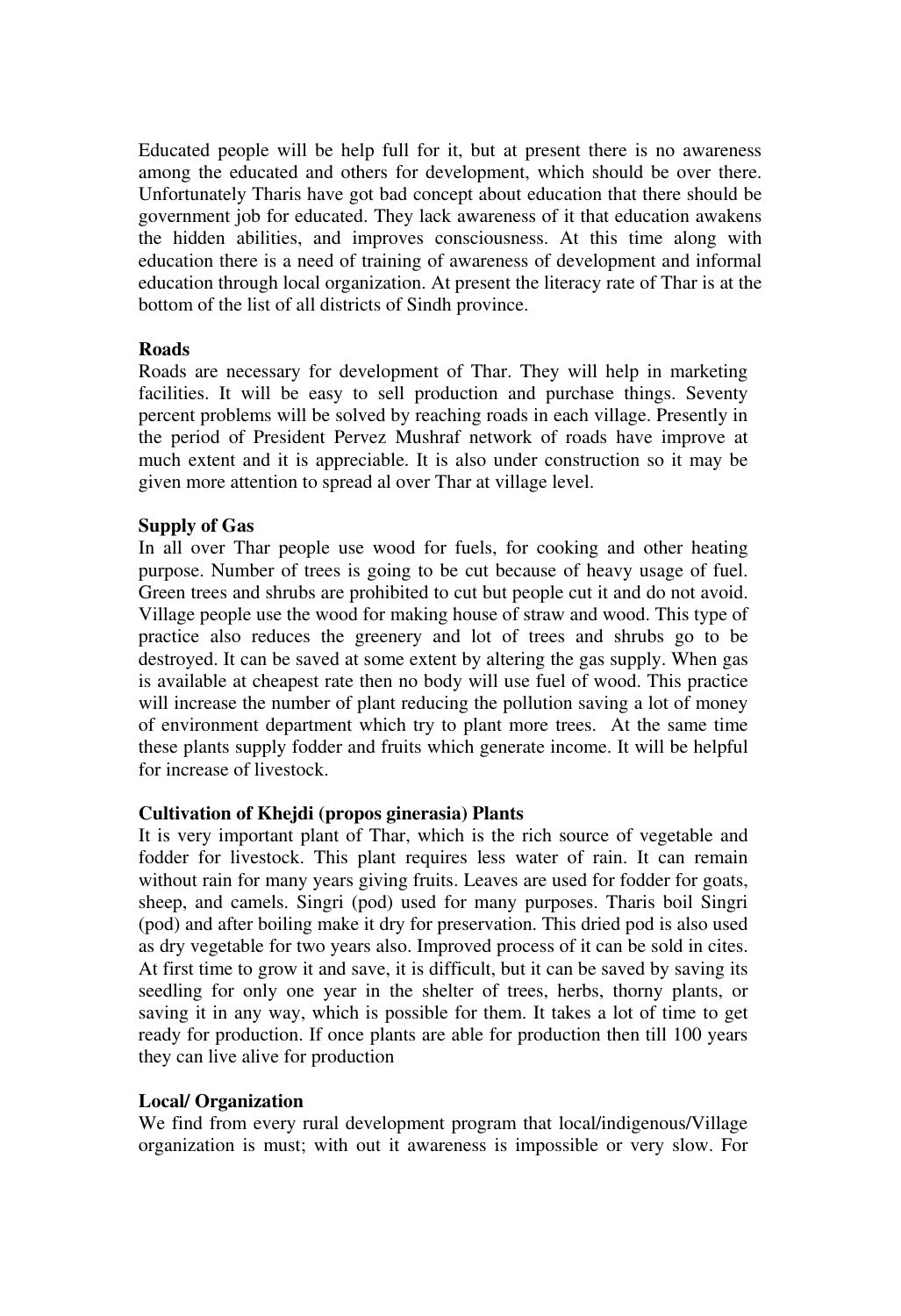example in Somalia local organizations promised to do every thing themselves like; healthcare facilities, roads, schools and so many other things and getting developed. In this sub-continent there was practice of Panchayat (local organization) system. At present it is also there but in weakened shape. At this time city government is the same type of practice. Grameen Bank of Bangladesh organized local organization for the development and encouraged them by micro financing. It becomes successful in improving the economy of poor (Yunus 2005) and same is going to be replicated at this time in all over world.

At present time there is need of introducing some new and additional tool of net working. Using this system micro-financing and micro-sharing/depositing, just like shares of companies should be introduced. At present these organization can be more successful, using this networking for more benefits these organizations will prove helpful for Tharis. If these organizations are organized to convince and motivate then labor work can be taken by local villager concerning with their problems. In this way development of Thar can be possible comparatively sooner than expected (Herani, Rajar and Dhakan 2007). In this concern Lenin gave a formula for development is that, Development of soviet socialism = Soviet + Electricity and Nehru gave equation for India that Socialism  $=$  Local organization  $+$  Electricity (Mithal1976). And for the development of Thar we are giving equation as under:

#### *Development of Thar = Local organization + Live stock+ Networking system.*

For the organization some clear-cut spiritual teachings are also available as cited bellow: 'In brief, from among the wise men in every village a board should be organized and the affairs of that village be under the control of that board' (Hornby 1912:548). 'Under their advice a place must be appointed, and they must assemble together in that place and hold fast to the rope of consultation, and decide upon and execute that which is conductive to the people's security, affluence, welfare and tranquility' (NSA 1971:178). 'It is incumbent upon the trustees of the house of justice to take council together regarding such laws as have not been expressly revealed in the book. Of them whatever they deem advisable and proper that must they enforce' (NSA 1971:182). Solution begins with the village, and when the village is reconstructed, and then the cities will be also. So this is the importance of Local organization. If there is strong system of the local organization for Thar then development is assured.

#### **Re-search**

Research of physical, social and economic problems, infrastructure facilities and other income generating facilities are important to institutionalize new relationships for the purpose of strengthening the local organization and making development viable. It increases the awareness in people and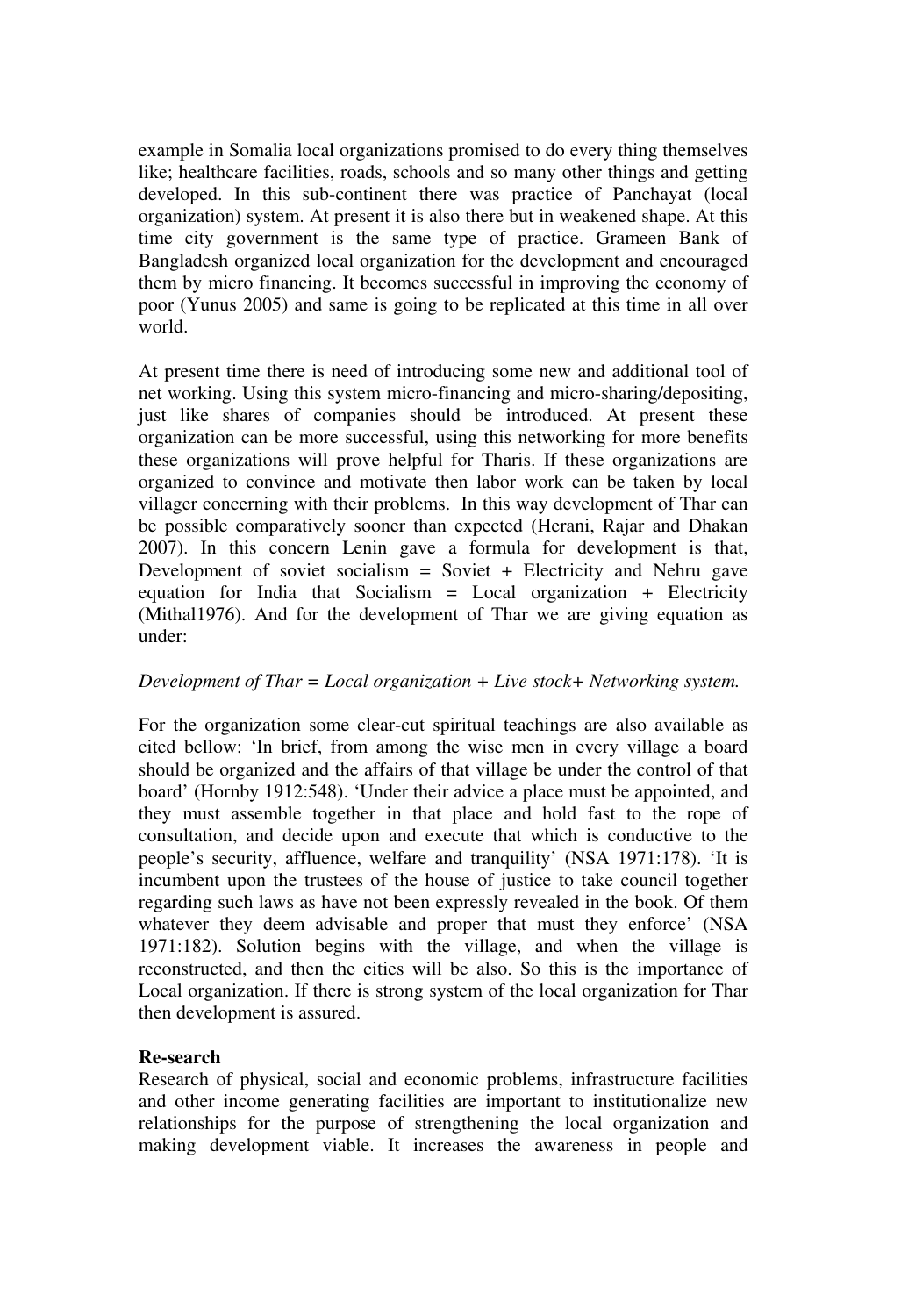marketing.

Tharis sell products at local market at villages less than 50 % of rate of cities e.g. ghee, wool, furs etc.<sup>6</sup>. Research work helps in different ways. It will show that what quality and quantity of any product can be produced and how long it will take time for production. Answer of these questions will encourage the investors; policy makers, businessman and others who are interested for the development of Thar and in this way foreign exchange also can be earned.

# **Reform of Farmland**

This reformed (fenced) farmland will produce all varieties of fruits and vegetables, which are produced in cultivated agriculture. All this production achieved by this fenced farm will need only harvest and limited look after. But in rain-fed traditional agriculture production needs sowing, labor of ploughing and a lot of care waiting for production but in case of failure of enough rain the entire struggle will be fruitless. In case of fenced farmland which does not require the sowing, ploughing, and a lot of care; the expenditure of all these things and labor will be saved and some types of fodder and wild fruits are available for harvest. This fodder will be helpful for livestock, which is the main income-generating source of farming. For the proper use the farmland what ever they have got should be divided approximately into three parts as mentioned bellow:

| Fenced area For<br>natural vegetation | For rain fed<br>agriculture | Partially<br>cultivated<br>at<br>boundary<br>side for<br>the |
|---------------------------------------|-----------------------------|--------------------------------------------------------------|
| (not for                              | (cultivation                | purpose of saving internal                                   |
| cultivation)                          | purpose)                    | natural vegetation                                           |

Table-1. Suggested Distribution of Farmland

Source: Generated by authors

The third portion should be fenced by live plants by sowing seeds of devi plant, ber or with any other suitable easily available plant. For the purpose of production disperse the selected seeds of small melons and watermelon among this fenced farmland and all the other land, which is used for cultivation. After doing this plough round about ten feet area in side the fencing as an alarm that, this land is fenced and protected from livestock. All the livestock herds /owners should be invited by local organizations to inform that this type of land should be protected from livestock. In this way these people will help in protection of fenced farmland. In this protected and fenced farmland lot of grasses, fruits, vegetables, vegetable and edible melons and water melons will grow naturally with out any labor for example: ploughing and human labor and expenditure of looking after. Naturally grown creepers and their fruits will be helpful for fodder. In this land grasses if collected will be enough for one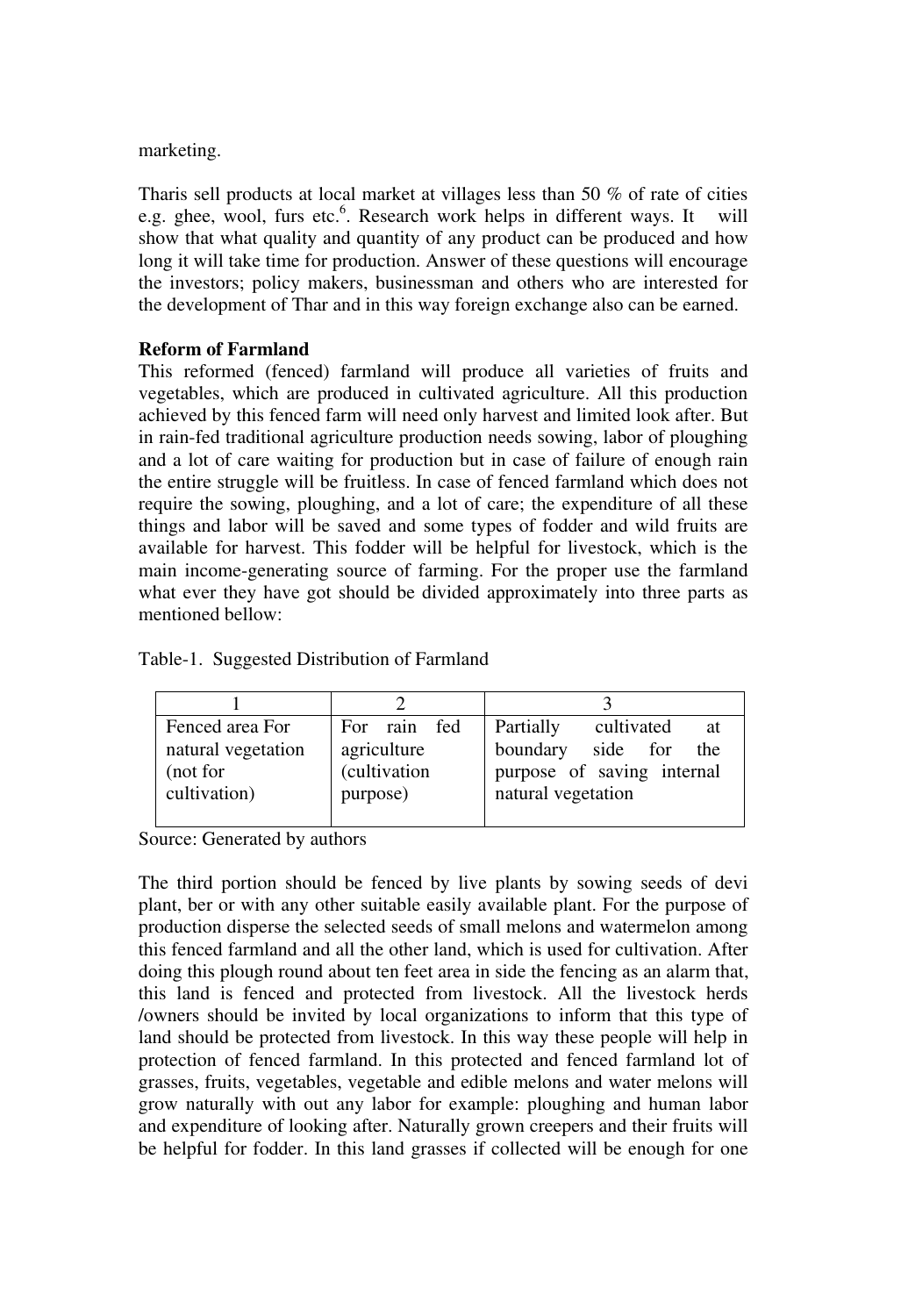year for ten livestock. The fruit of vegetable are sold in local market and in cities. These methods will remain successful and in this way incoming years the remaining farmland will be fenced for the proper use of it and livestock will be reared in large scale boosting the economy of Thar. It will be sustainable source of income in future.

#### **Rearing of Livestock**

Main source of income generating is livestock. For the improvement of livestock better and more productive races are required to conserve the livestock for the sustainable livelihood. It can be done by decreasing number of it and improving quality. It will save time for labor and fodder too. Low stock of livestock will prove better for conservation of it. When natural vegetation will increase livestock automatically will increase. Promotion of livestock will lead Thar to develop other agro-based industries. It will progress step-by-step, first at small scales like: for use of wool, bone, furs, and dairy products and then somewhat larger like: milk plant, meat plant, and looms will come into existence. In this way the promotion of agro based industry will lead Thar, to an industrial economy (Herani 2002:363).

#### **Conservation of Rangeland**

The conservation of rangeland is too much beneficial for the fodder purpose and at the same time for the wild fruits and vegetables for human being and as a fodder. This type of protection is beneficial for environment saving the amount of environment department and it proves best meadows for Tharis livestock. If livestock out of Thar is brought in these meadows, then these people should be charged per head as entry fees. This amount should go in the account of development of Thar. This type of practice will help the protection of fodder of rangeland. This amount is charged from outsiders because Tharis conserve it and plant the trees in the rangeland that is why only they have right of harvest. In other case no benefit from the rangeland conservation would be taken properly. In this way farming of Thar would remain successful in sector of livestock. By maturing this sector so many other sectors belong to it will merge boosting the economy of Thar sharing economy of the country.

Conservation of rangeland should be encouraged by planting indigenous and exotic plants and grasses. Tree plantation should be fixed in the season of monsoon. Each and everybody should be encouraged by local organization to plant and conserve at least one plant for one year and in the next year other should be planted. At the same time conservation way should be adopted by own experiences. Our suggestion is that if a tree is planted in between bushes and a pitcher of mud is burred near it leaving its mouth out of soil and should be filled with water at least once in a week (experience of Balochistan's farmers)<sup>7</sup> or they should pour water which is utilized for washing hands when they go out for call of nature. This water will be enough for the growth of plant and after one year it will be naturally survived by rainy and under ground water. Some indigenous plants are recommended for planting in rangeland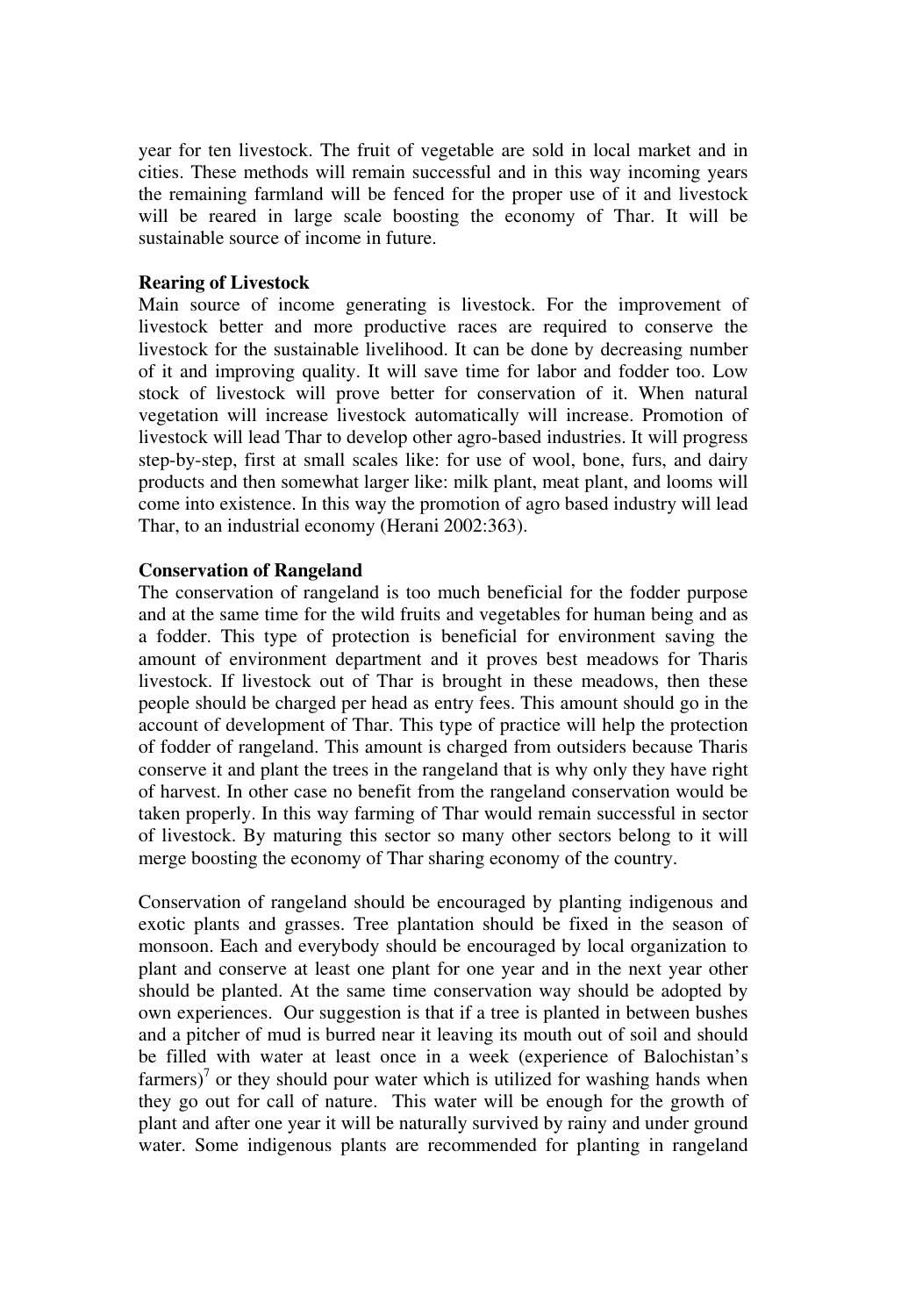like: Kandi (propos ginerasia), ber (Acura psedotomentosa) and Devi, and exotic plant are also recommended for planting like: cactus. Climate is suitable for cactus and it is expensive in cities and it needs low water. It is used in cities in home gardens.

#### **Animals Husbandry**

It is observed that when viral diseases spread, it is very difficult to control the death rate of livestock. Meanwhile at Tapa level husbandries are introduced but the staff is itself not so much experienced in the field so they become unable to control the diseases. Suggestion is that those who have livestock more than 20 should be trained in informal ways, because they already know more than veterinary dispensers and some times some people are more expert than doctors and treat in old traditional ways with better results.

With the help of village organizations seminars should be arranged by the concerned department or active NGOs for the training of farmers waving the compulsion of education. Workshop should be arranged at each second month at each village and after getting training each farmer should take responsibility of training some people voluntary. In this way each and every body that has got livestock will get enough knowledge about lot of diseases. They will adopt new methods along with traditional ways.

Medicines should be available at cheapest rates in each village. This store should be related to community. Each and every benefit of shop should be utilized for the progress of shop. In this way health care of animals can be improved at much extent resulting increase of livestock.

#### **CONCLUDING REMARKS**

Background of the study shows that Tharparkar desert is disadvantaged district of Sindh Province (Pakistan). According to census 1998 it covers 2000 square kilometers area with population of one million. Main objective of the study was to identify *Types of Farming* in Thar. This study reveals that in Tharparkar farming is of three types: rain-fed agriculture (crops), livestock and use of rangeland (no-crops).

Situation of rain-fed agriculture is very bad because of fluctuation in amount of rainfall year to year. Its' main source of income is livestock, but people like agriculture too and it fails due to droughts falling every alternate year; so farming is done as a lottery. Agriculture dependent families are 81 percent in Tharparkar.

 Livestock is sustainable source of income generation. It is the insurance against the harvest failure and source of easily cashable investment capital. Livestock of Tharparkar has more than 22 percentage of share of whole province's livestock. Indeed, crop and livestock activities are, to a great extent, interdependent upon each other for their functioning within the farm sector. The latter provides inputs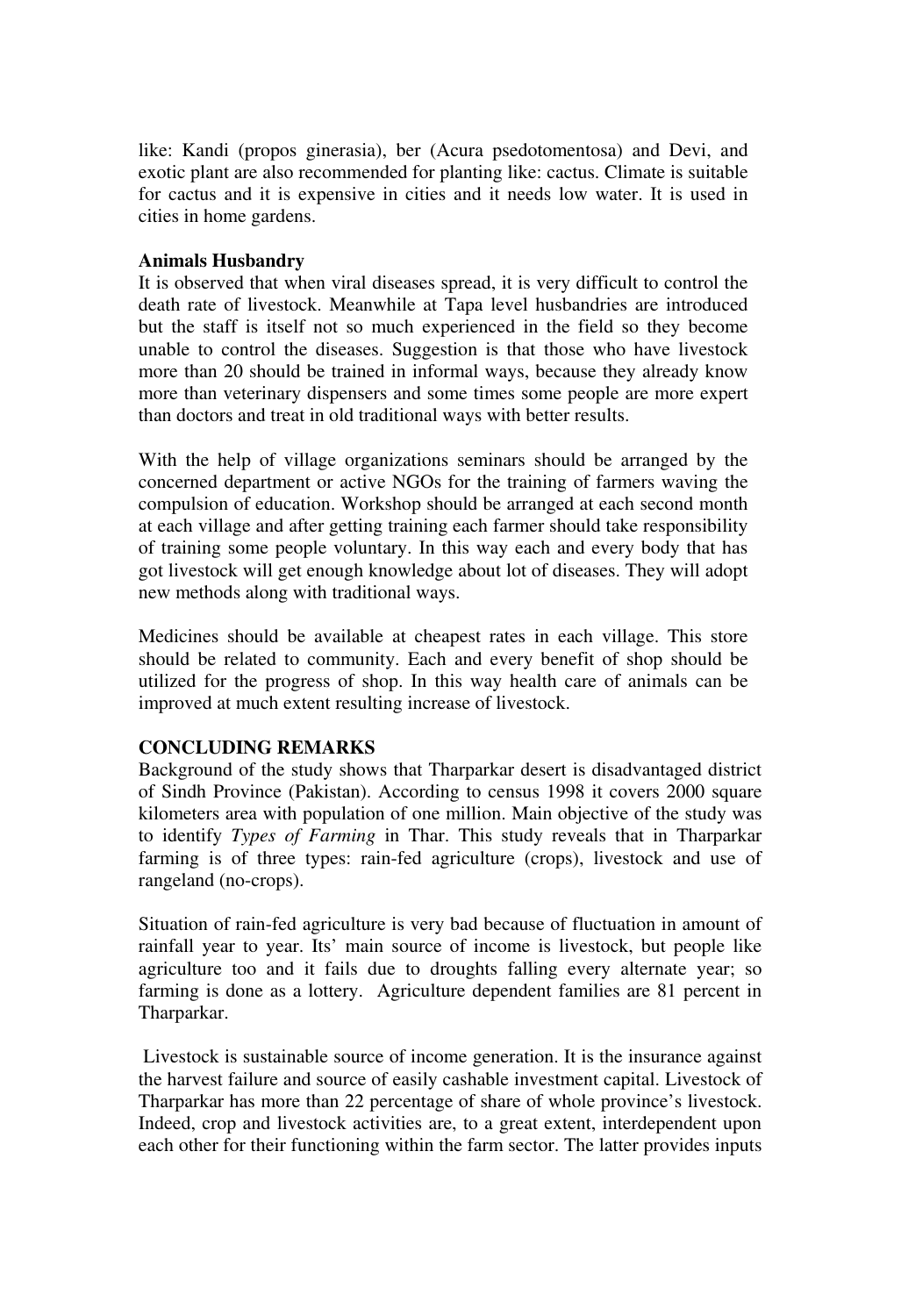like farmyard manure (IFYM) and draught power for the crop sector and, in turn uses fodder, crop products and residues. Due to smallholdings both they can neither use machinery nor afford it and they have natural resources of fodder in the free meadows of Tharparkar except the monsoon season, so there is need of attention of researchers to evaluate it.

Rangeland is also beneficial for the fodder purpose and it is common resource property of Tharis. Farmland and rangeland are the open meadows for animal grazing. This meadow helps the farmers supplying the fodder in drought conditions at very low level. Rangeland is going to be destroyed due to cutting trees for fuel purpose and not knowing the importance of it. Old cultural and traditional measures for crops cultivation and livestock rearing; and present physical, social, economical and infrastructure changes have made Thar disadvantaged too. It is evident that there are wide gaps in the coverage of key pro-poor services, such as, primary education, prevention of health care and village electrification.

Following techniques needs for its improvement: forecast of rain, quality of seed, methods of cultivation, financial support, market, electricity, export program, storage facilities, NGOs support, water facilities, awareness of education, roads, gas, cultivation of Kandi plant, and other indigenous and exotic plants, village organization, time to time research, reform of a farmland, rearing of livestock of better quality, and conservation of rangeland.

The study concludes that livestock will be first level sustainable source of income; rangeland second and farmland third if suggested techniques are applied.

-

#### **REFERENCES**

ES. (2001), *Economic Survey (2000-2001). Islamabad*: Economic Advisers Wing, Finance Division, Government of Pakistan

ES. (2006), *Economic Survey (2005-2006). Islamabad*: Economic Advisers Wing, Finance Division, Government of Pakistan

Endnotes:

<sup>&</sup>lt;sup>1</sup> The land which is allotted to farmers by revenue department for the purpose of agriculture is called farmland.

 $2^{2}$  The land, which is not allotted, to farmers and forest department is called rangeland.

<sup>&</sup>lt;sup>3</sup> Interview of Tharis from different villages

<sup>4</sup> Interviews of Tharis' farmers of Nagarparkar and Vat area of Thar

<sup>&</sup>lt;sup>5</sup> Interview of Tharis from different villages

<sup>&</sup>lt;sup>6</sup> Interview of Tharis from different villages

<sup>&</sup>lt;sup>7</sup> Interview of different villagers of Balochistan and Dr. Farukh Akhtari Hub Choki Balochistan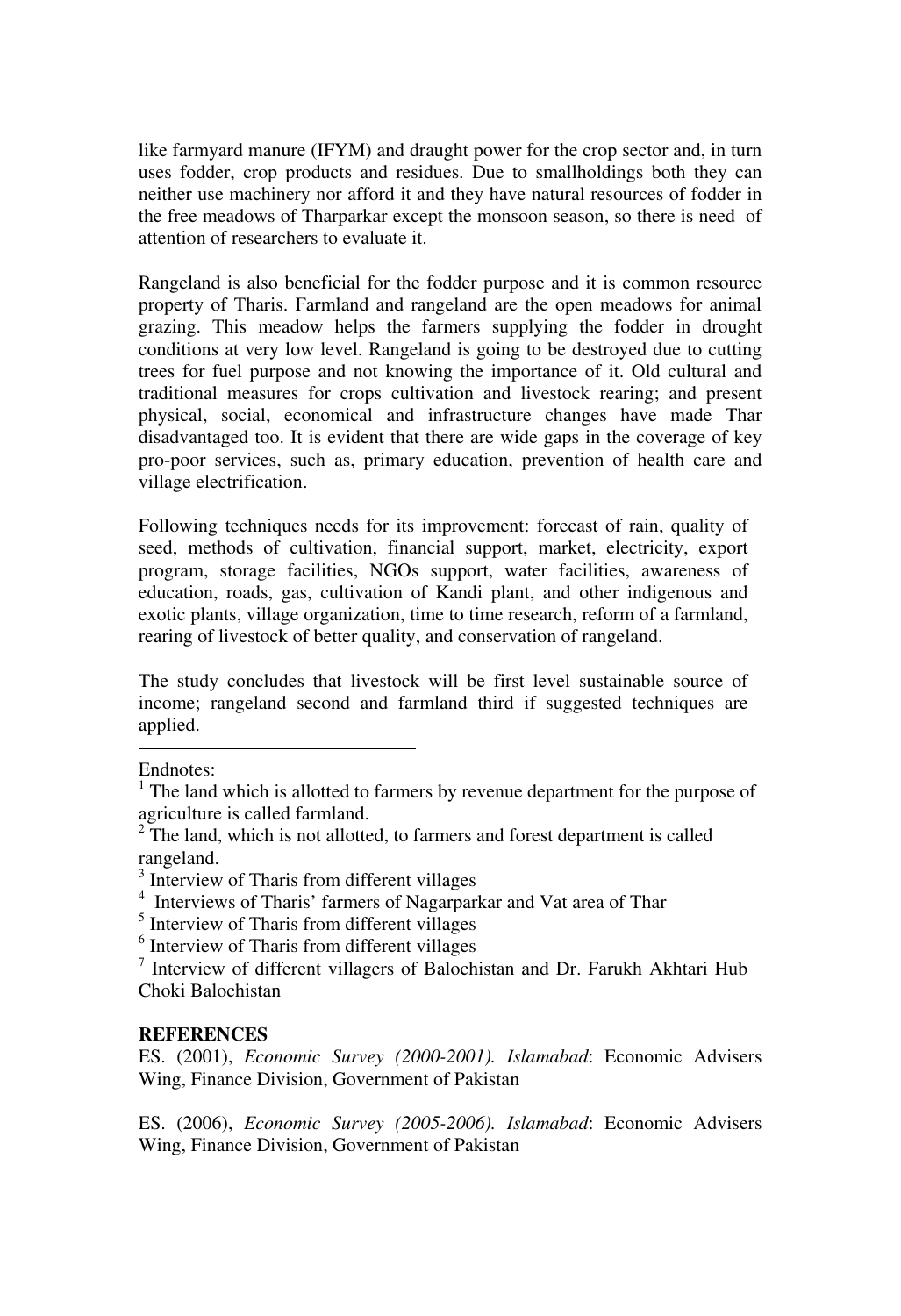Hornby, Helen Bassett. (1994), Tablet of 'Abdul Baha', October, 4, 1912. *Light of Guidance, third edition*, P. 548.India: Baha'i Publishing Trust

 $\overline{a}$ 

Herani, Gobind M. (2002), *A Comparative Study of Agro-based industry of Tharparkar with Canal Barrage Area Sindh (1988-2000) Suggested Techniques Leading to an Industrial Economy.* Sindh: PhD Theses, Department of Economics, University of Sindh, Jamshoro, April, p.253

Herani, Gobind M., Allah Wasayo Rajar and Muhammad Ali Khaskheli*.* (2007), Reforming Farmland and Rangeland in Tharparkar: Suggested Implementations for Income Generation. *Indus Journal of Management & Social Sciences, Vol. 1, No.1: 16-36 (Spring)* 

Herani, Gobind M., Allah Wasayo Rajar and Ali Akbar Dhakan. (2007), Self-Reliance Micro-Finance in Tharparkar District of the Province of Sindh: Suggested Techniques. *Indus Journal of Management & Social Sciences, Vol. 1, No. 2*: 152-174 (Fall)

Hassan, Arif and Fiona A. Hardy. (1993), *Tharparkar Rural Development Project (TRDP) Evaluation 1993.*U.K*:* (Government of Sindh, United Nations Children's Fund (UNICEF) Save the Children Fund (SCF)-U.K) p.4

Mithal S.P and Mohd. Rafiq Khan. (1976), *History of Rural Development in Modern,* Vol -IV*.* India: Gandhian Institute of Studies, Janana mandal Ltd. April: 9

NSA. (1971), Tablet of the World. *Baha'i World Faith*. USA: National Spiritual Assembly of Baha'is of United States

Rajar, Allah Wasayo, Gobind M. Herani and Ali Akbar Dhakan. (2007), Demographic, Social and Economic Changes and Future Prospects of Tharparkar District (1988-2006*). Indus Journal of Management & Social Sciences, Vol. 1, No. 2*:108-131 (Fall)

Shaikh, Abdul Khalique A. (1992), Exploration and Exploitation of Ground Water in Thar. In: Editor; Mangi Abdul Qadir. (1993), *Thar (Sindhi & English) History, Archaeology, Culture & Literature, Sources & Facts*. Karachi: Sindhica Academy, Azad Communication.

Wasim, Mohammad Pervez. (2007), Trends and Growth in Livestock Population in Sindh: A Comparison of Different Censuses. *Indus Journal of Management & Social Sciences, Vol. 1, No.1:58-75 (Spring)*